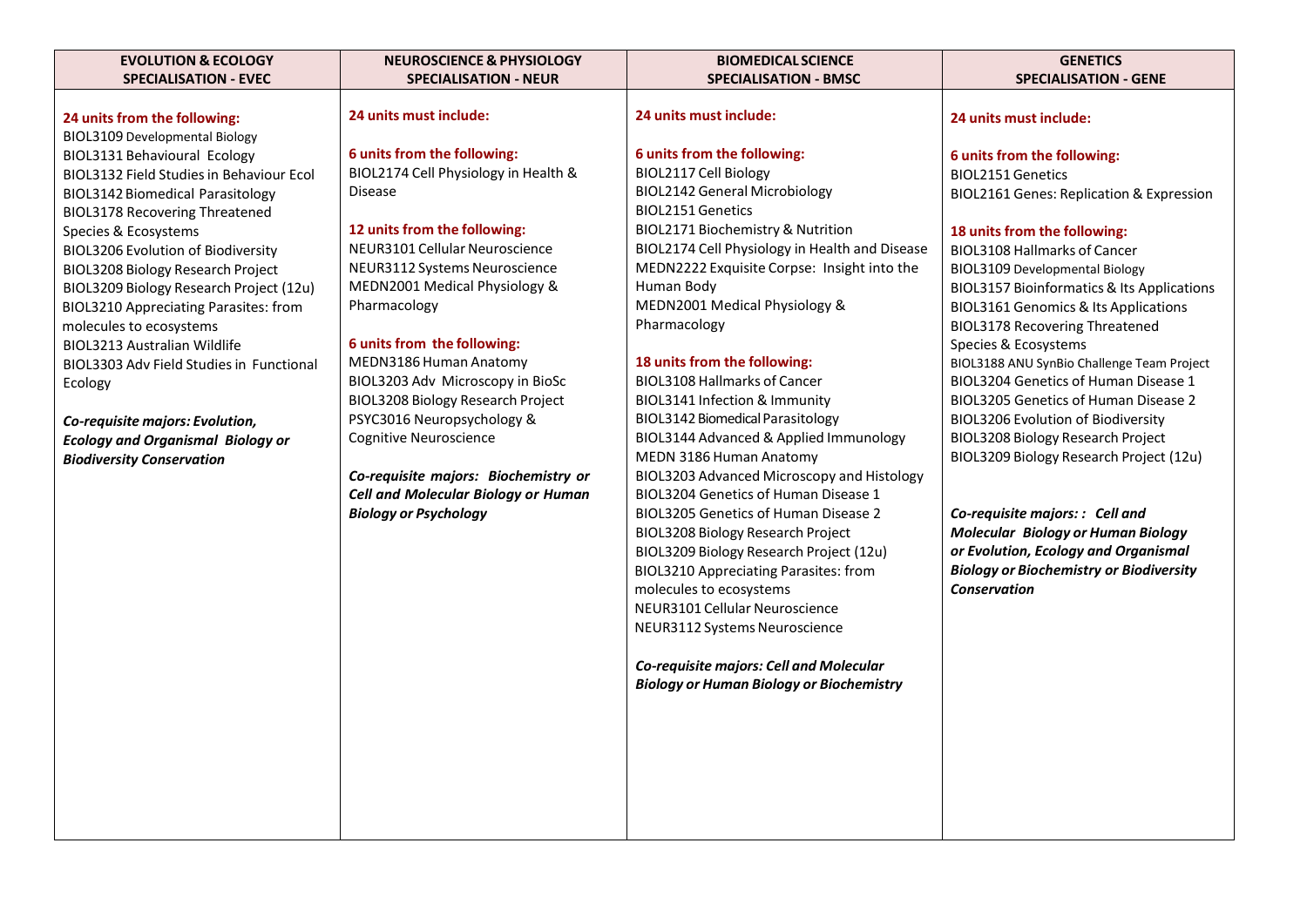| <b>MICROBIOLOGY &amp; IMMUNOLOGY</b>                                                                                                                                                                                                                                                                                                                                                                                                                                                                                                                                                   | <b>PLANT SCIENCE</b>                                                                                                                                                                                                                                                                                                                                                                                                                                                                                                                                                                                                                                                                                                                                                                                                                                                                                                                                                              | <b>BIOCHEMISTRY SPECIALISATION</b>                                                                                                                                                                                                                                                                                                                                                                                                                                              | <b>BIOLOGY MINOR - BIOL</b>                                                                                                                                                                                                                    |
|----------------------------------------------------------------------------------------------------------------------------------------------------------------------------------------------------------------------------------------------------------------------------------------------------------------------------------------------------------------------------------------------------------------------------------------------------------------------------------------------------------------------------------------------------------------------------------------|-----------------------------------------------------------------------------------------------------------------------------------------------------------------------------------------------------------------------------------------------------------------------------------------------------------------------------------------------------------------------------------------------------------------------------------------------------------------------------------------------------------------------------------------------------------------------------------------------------------------------------------------------------------------------------------------------------------------------------------------------------------------------------------------------------------------------------------------------------------------------------------------------------------------------------------------------------------------------------------|---------------------------------------------------------------------------------------------------------------------------------------------------------------------------------------------------------------------------------------------------------------------------------------------------------------------------------------------------------------------------------------------------------------------------------------------------------------------------------|------------------------------------------------------------------------------------------------------------------------------------------------------------------------------------------------------------------------------------------------|
| <b>SPECIALISATION - MBIM</b>                                                                                                                                                                                                                                                                                                                                                                                                                                                                                                                                                           | <b>SPECIALISATION - PLNT</b>                                                                                                                                                                                                                                                                                                                                                                                                                                                                                                                                                                                                                                                                                                                                                                                                                                                                                                                                                      | (Shared with RSC) - BCHM                                                                                                                                                                                                                                                                                                                                                                                                                                                        |                                                                                                                                                                                                                                                |
| 24 units must include:                                                                                                                                                                                                                                                                                                                                                                                                                                                                                                                                                                 | 24 units must include:                                                                                                                                                                                                                                                                                                                                                                                                                                                                                                                                                                                                                                                                                                                                                                                                                                                                                                                                                            | 24 units must include:                                                                                                                                                                                                                                                                                                                                                                                                                                                          | 24 units must include:                                                                                                                                                                                                                         |
| 12 units from the following:<br><b>BIOL2142 General Microbiology</b><br>BIOL3141 Infection & Immunity<br>12 units from the following:<br><b>BIOL3106 Biosecurity</b><br>BIOL3188 ANU SynBio Challenge Team Project<br><b>BIOL3142 Biomedical Parasitology</b><br>BIOL3144 Adv & Applied Immunology<br>BIOL3208/3209 Biology Research Project<br><b>BIOL3210 Appreciating Parasites: from</b><br>molecules to ecosystems<br>Co-requisite majors: Cell and Molecular<br><b>Biology or Human Biology or Evolution,</b><br><b>Ecology and Organismal Biology or</b><br><b>Biochemistry</b> | 6 units from the following:<br><b>BIOL2114 Evolution</b><br><b>BIOL2115 Comparative Physiology</b><br>BIOL2117 Cell Biology<br>BIOL2131 Ecology<br><b>BIOL2151 Genetics</b><br><b>BIOL2161 Genes: Replication &amp; Expression</b><br><b>BIOL2162 Molecular Gene Technology</b><br>18 units from the following:<br>BIOL3106 Biosecurity<br>BIOL3107 Advances in Medical & Plant<br>Biochemistry<br><b>BIOL3109 Developmental Biology</b><br><b>BIOL3002 Plants: Genes to Environment</b><br>BIOL3125 Plants & Global Climate Change<br><b>BIOL3177 Adv in Molecular Plant Science</b><br>BIOL3203 Adv Microscopy in Biosc<br><b>BIOL3303 Adv Field Studies in Functional</b><br>Ecology<br>BIOL3208/3209 Biology Research Project<br><b>BIOL3210 Appreciating Parasites: from</b><br>molecules to ecosystems<br>Co-requisite majors: Biochemistry or Cell<br>and Molecular Biology or Evolution,<br><b>Ecology and Organismal Biology, or</b><br><b>Biodiversity Conservation</b> | 12 units from the following:<br>BIOL2171 Biochemistry & Nutrition<br>CHEM2208 Chemical Biology 2<br>12 units from the following:<br>BIOL3107 Adv in Medical & Plant Biochem<br><b>BIOL3108 Hallmarks of Cancer</b><br>BIOL3188 ANU SynBio Challenge Team Project<br>BIOL3208 or BIOL3209 Biology Research<br>Project<br>CHEM3201, CHEM3204, CHEM3207 or<br>CHEM3060 Research Project<br>Co-requisite majors: Cell and Molecular<br><b>Biology or Chemistry or Human Biology</b> | 12 units from the following:<br>BIOL1003 Biology 1: Evol, Ecol & Genetics<br>BIOL1004 Biology 2: Mol & Cell Biology<br><b>BIOL1008 Human Biology</b><br>BIOL1009 Diversity of Life<br>12 units from the following:<br>2000 or 3000 BIOL course |
|                                                                                                                                                                                                                                                                                                                                                                                                                                                                                                                                                                                        |                                                                                                                                                                                                                                                                                                                                                                                                                                                                                                                                                                                                                                                                                                                                                                                                                                                                                                                                                                                   |                                                                                                                                                                                                                                                                                                                                                                                                                                                                                 |                                                                                                                                                                                                                                                |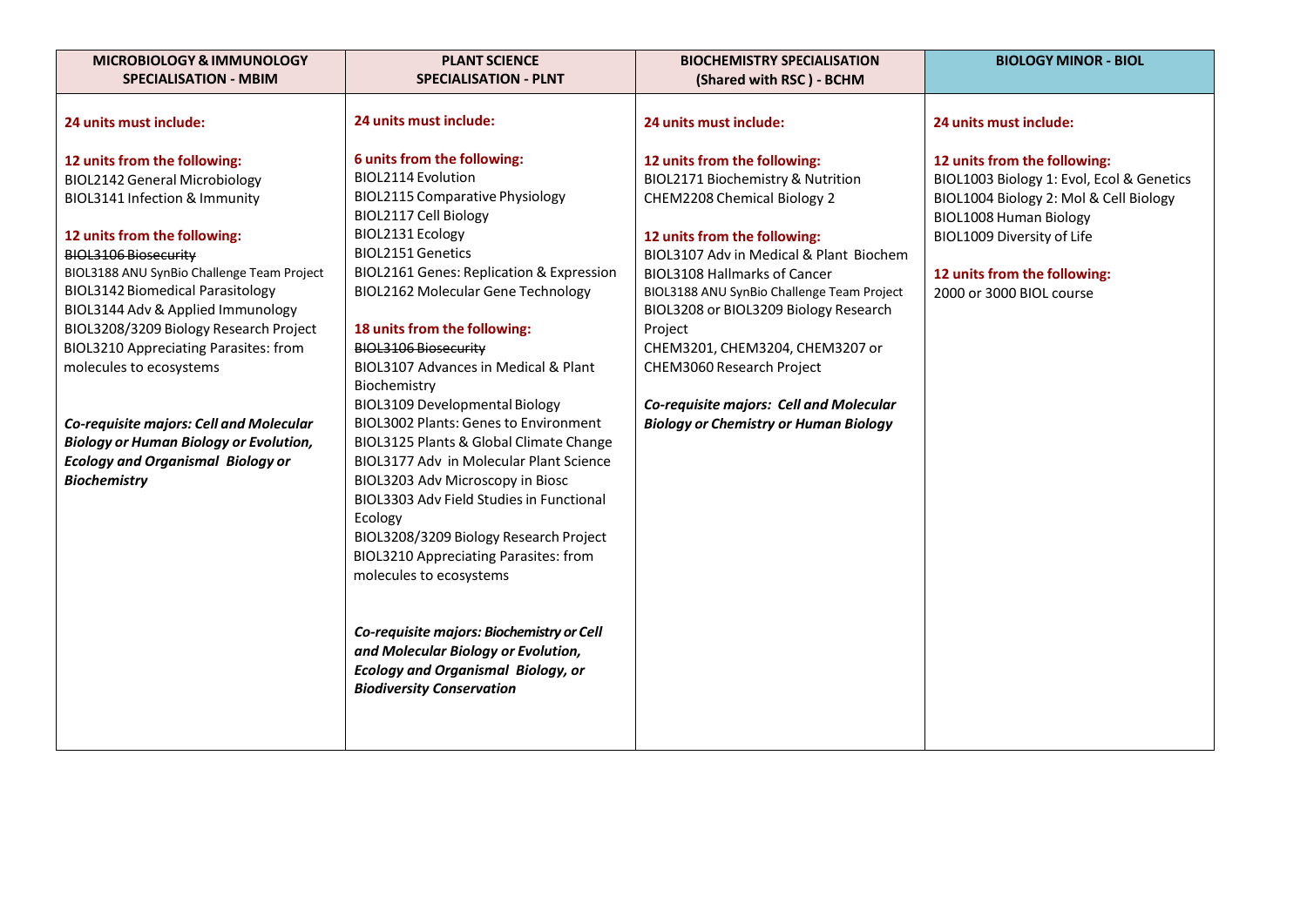| HUMAN EVOLUTIONARY BIOLOGY MAJOR                                                                                                                                                                                                                                                                                                                                                                                                                                                                                                                                                                                                                                                                                                                                                                             | HUMAN EVOLUTIONARY BIOLOGY MINOR                                                                                                                                                                                                                                                                                                                                                                                                                                                                                                  | <b>QUANTITATIVE BIOLOGY MAJOR</b>                                                                                                                                                                                                                                                                                                                                                                                                                                                                                                                                     | <b>ADVANCED QUANTITATIVE BIOLOGY</b>                                                                                                                                                                                                                                                                                                                                                                                                                                                                                                                                                                                    |
|--------------------------------------------------------------------------------------------------------------------------------------------------------------------------------------------------------------------------------------------------------------------------------------------------------------------------------------------------------------------------------------------------------------------------------------------------------------------------------------------------------------------------------------------------------------------------------------------------------------------------------------------------------------------------------------------------------------------------------------------------------------------------------------------------------------|-----------------------------------------------------------------------------------------------------------------------------------------------------------------------------------------------------------------------------------------------------------------------------------------------------------------------------------------------------------------------------------------------------------------------------------------------------------------------------------------------------------------------------------|-----------------------------------------------------------------------------------------------------------------------------------------------------------------------------------------------------------------------------------------------------------------------------------------------------------------------------------------------------------------------------------------------------------------------------------------------------------------------------------------------------------------------------------------------------------------------|-------------------------------------------------------------------------------------------------------------------------------------------------------------------------------------------------------------------------------------------------------------------------------------------------------------------------------------------------------------------------------------------------------------------------------------------------------------------------------------------------------------------------------------------------------------------------------------------------------------------------|
| (shared with Arts) - HUEB                                                                                                                                                                                                                                                                                                                                                                                                                                                                                                                                                                                                                                                                                                                                                                                    | (shared with Arts) - HUEB                                                                                                                                                                                                                                                                                                                                                                                                                                                                                                         | (shared with Maths) - QBIO                                                                                                                                                                                                                                                                                                                                                                                                                                                                                                                                            | <b>&amp; BIOINFORMATICS SPECIALISATION</b>                                                                                                                                                                                                                                                                                                                                                                                                                                                                                                                                                                              |
|                                                                                                                                                                                                                                                                                                                                                                                                                                                                                                                                                                                                                                                                                                                                                                                                              |                                                                                                                                                                                                                                                                                                                                                                                                                                                                                                                                   |                                                                                                                                                                                                                                                                                                                                                                                                                                                                                                                                                                       |                                                                                                                                                                                                                                                                                                                                                                                                                                                                                                                                                                                                                         |
| 48 units must include:                                                                                                                                                                                                                                                                                                                                                                                                                                                                                                                                                                                                                                                                                                                                                                                       | 24 units must include:                                                                                                                                                                                                                                                                                                                                                                                                                                                                                                            | 48 units of the following compulsory                                                                                                                                                                                                                                                                                                                                                                                                                                                                                                                                  | 24 units from the following list:                                                                                                                                                                                                                                                                                                                                                                                                                                                                                                                                                                                       |
| 18 units from the following:<br>BIAN1001 The Human Voyage: Introduction<br>to Biological Anthropology<br><b>BIAN3113 Human Evolution</b><br>BIOL1003 Biology 1: Evol, Ecol & Genetics<br>6 units from the following:<br>BIOL3131 Behavioural Ecology<br><b>BIOL3206 Evolution of Biodiversity</b><br>12 units from the following:<br>BIAN2015 Human Skeletal Analysis<br>BIAN2119 Nutrition, Disease & the Env<br>BIAN3124 Evolution & Human Behaviour<br>BIAN3127 Primate Ecology & Behaviour<br>12 units from the following:<br>BIAN2133 Mating & Parenting: Evolutionary<br>Ecology of Human Reproductive Strategies<br>BIAN3125 Ancient Health & Disease<br>BIOL2131 Ecology<br>BIOL3204 Genetics of Human Disease 1<br>BIOL3205 Genetics of Human Disease 2<br>MEDN2222 Exquisite Corpse - Insight into | 18 units from the following:<br>BIAN1001 The Human Voyage: Intro to<br><b>Biological Anthropology</b><br><b>BIAN3113 Human Evolution</b><br>BIOL1003 Biology 1: Evol, Ecol & Genetics<br>6 units from the following:<br>BIAN2119 Nutrition, Disease & the Env<br>BIAN3124 Evolution & Human Behaviour<br>BIAN3125 Ancient Health & Disease<br>BIAN3127 Primate Ecology & Behaviour<br>BIOL3131 Behavioural Ecology<br>BIOL3204 Genetics of Human Disease 1<br><b>BIOL3206 Evolution of Biodiversity</b><br>MEDN3186 Human Anatomy | courses:<br>6 units from the following:<br>MATH1013 Mathematics and Applications 1<br>MATH1115 Advanced Mathematics<br>and Application 1<br>6 units from the following:<br>STAT1003 Statistical Techniques<br>STAT1008 Quantitative Research Methods<br>36 units from the following:<br>BIOL1003 Biology 1: Evolution, Ecology and<br>Genetics<br>BIOL2151 Genetics<br>BIOL3157 Bioinformatics & It's Applications<br>MATH2307 Bioinformatics and Biological<br>Modelling<br>MATH3353 Advanced Mathematical<br><b>Bioinformatics</b><br>MATH3511 Scientific Computing | (Shared with Maths) - AQBI<br>BIOL2202 Experimental Design & Analysis<br><b>BIOL3161 Genomics &amp; Its Applications</b><br><b>BIOL3206 Evolution of Biodiversity</b><br>COMP3600 Algorithms<br>COMP3630 Theory of Computation<br>MATH2306 Applied Mathematics II<br>MATH3029 Probability Theory with<br>Applications<br>MATH3501 Scientific and Industrial Modelling<br>MATH3512 Matrix Computations<br>MATH3514 Numerical Optimisation<br>STAT2005 Introduction to Stochastic Processes<br>STAT3004 Stochastic Modelling<br>STAT3017 Big Data Statistics<br>Co-requisite majors: Quantitative Biology<br><b>Major</b> |
| the Human Body<br>MEDN3186 Human Anatomy                                                                                                                                                                                                                                                                                                                                                                                                                                                                                                                                                                                                                                                                                                                                                                     |                                                                                                                                                                                                                                                                                                                                                                                                                                                                                                                                   |                                                                                                                                                                                                                                                                                                                                                                                                                                                                                                                                                                       |                                                                                                                                                                                                                                                                                                                                                                                                                                                                                                                                                                                                                         |